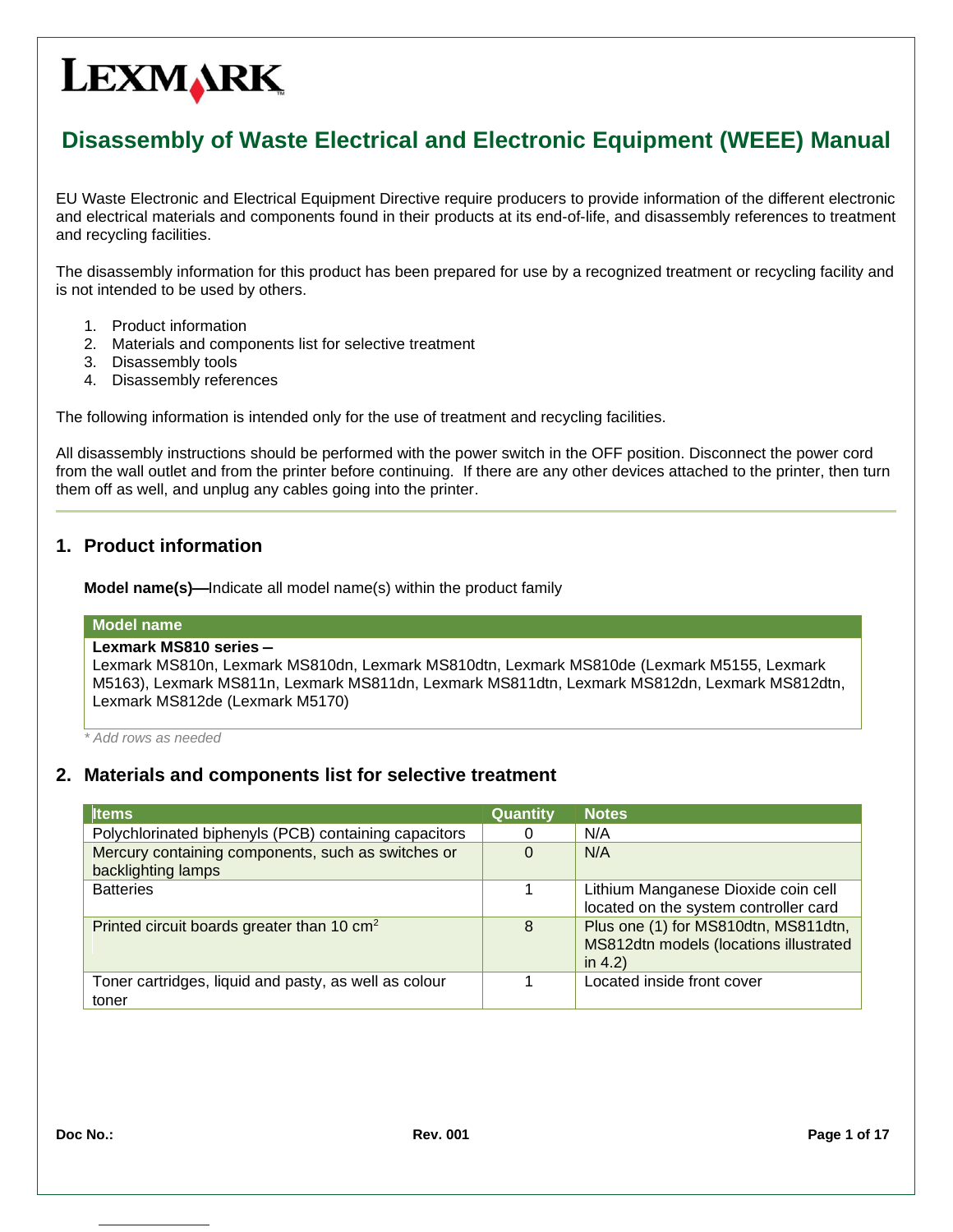|                                                                   | 3 Fans;        | Fan(s) and Sensors (locations        |
|-------------------------------------------------------------------|----------------|--------------------------------------|
|                                                                   | 11             | illustrated in 4.2)                  |
| Plastic containing brominated flame retardants                    | Sensors:       |                                      |
|                                                                   | 8 Fuser        | Plastic parts located in the fuser   |
|                                                                   | parts          | assembly marked with recycle code    |
|                                                                   |                | that includes "FR17" or "FR16"       |
|                                                                   |                |                                      |
| Asbestos waste and components which contain                       | $\Omega$       | N/A                                  |
| asbestos                                                          |                |                                      |
| Cathode ray tubes                                                 | $\Omega$       | N/A                                  |
|                                                                   |                |                                      |
| Chlorofluorocarbons (CFC), Hydrochlorofluorocarbons               | $\Omega$       | N/A                                  |
| (HCFC) or Hydrofluorocarbons (HFC), Hydrocarbons                  |                |                                      |
| (HC)                                                              |                |                                      |
| Gas discharge lamps                                               | $\Omega$       | N/A                                  |
| Liquid Crystal Display (LCD) greater than 100 cm <sup>2</sup> and |                | MS812de LCD located inside OP        |
|                                                                   |                |                                      |
| those back-lighted with Gas discharge lamps                       |                | panel                                |
| External electrical cables                                        | $\overline{1}$ | Power cord located on the back lower |
|                                                                   |                | left quadrant                        |
| Components containing refractory fibres                           | $\Omega$       | N/A                                  |
| Components containing radioactive substances                      | $\Omega$       | N/A                                  |
| Electrolyte capacitors containing substances of                   | 4              | Capacitor(s) located on Power Supply |
| concern <sup>1</sup>                                              |                | (locations illustrated in 4.2)       |
|                                                                   |                |                                      |

<sup>1</sup>*With (height > 25 mm, diameter > 25 mm or proportionately similar volume)*

# **3. Disassembly tools**

# **Item** #2 Phillips screwdriver, magnetic Wire cutter E-clip puller or small flat-head screwdriver Standard slotted head screwdriver

# **4. Disassembly references**

### **4.1. Removal procedure(s)**



WEEE materials and components removal procedures are available upon request. Contact: recycling@lexmark.com

#### **4.2. Graphical illustration of material's and component's location** *See next page*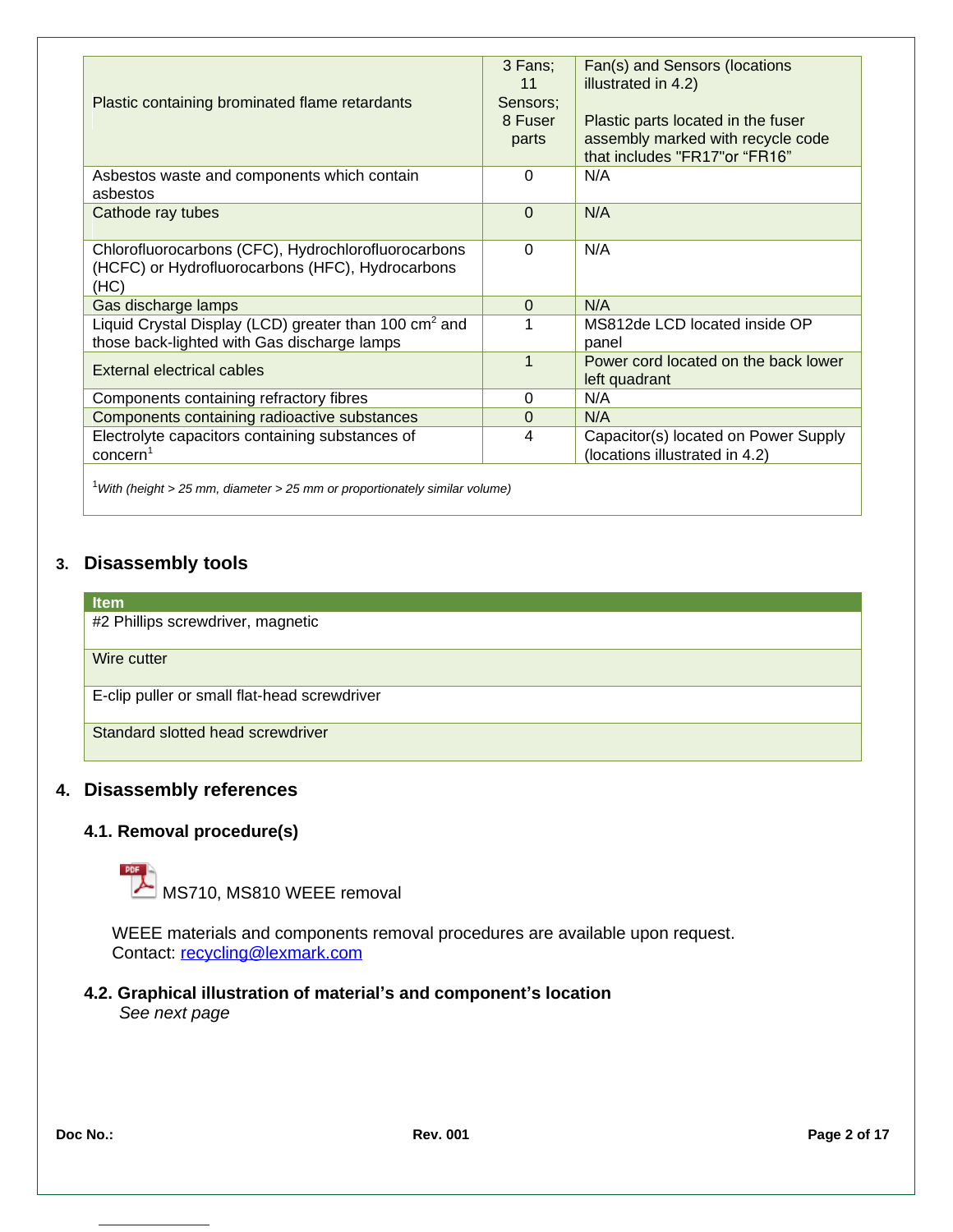

| Indox | Decoription       |
|-------|-------------------|
|       | Fuser data cable) |
|       | <b>Tusers</b>     |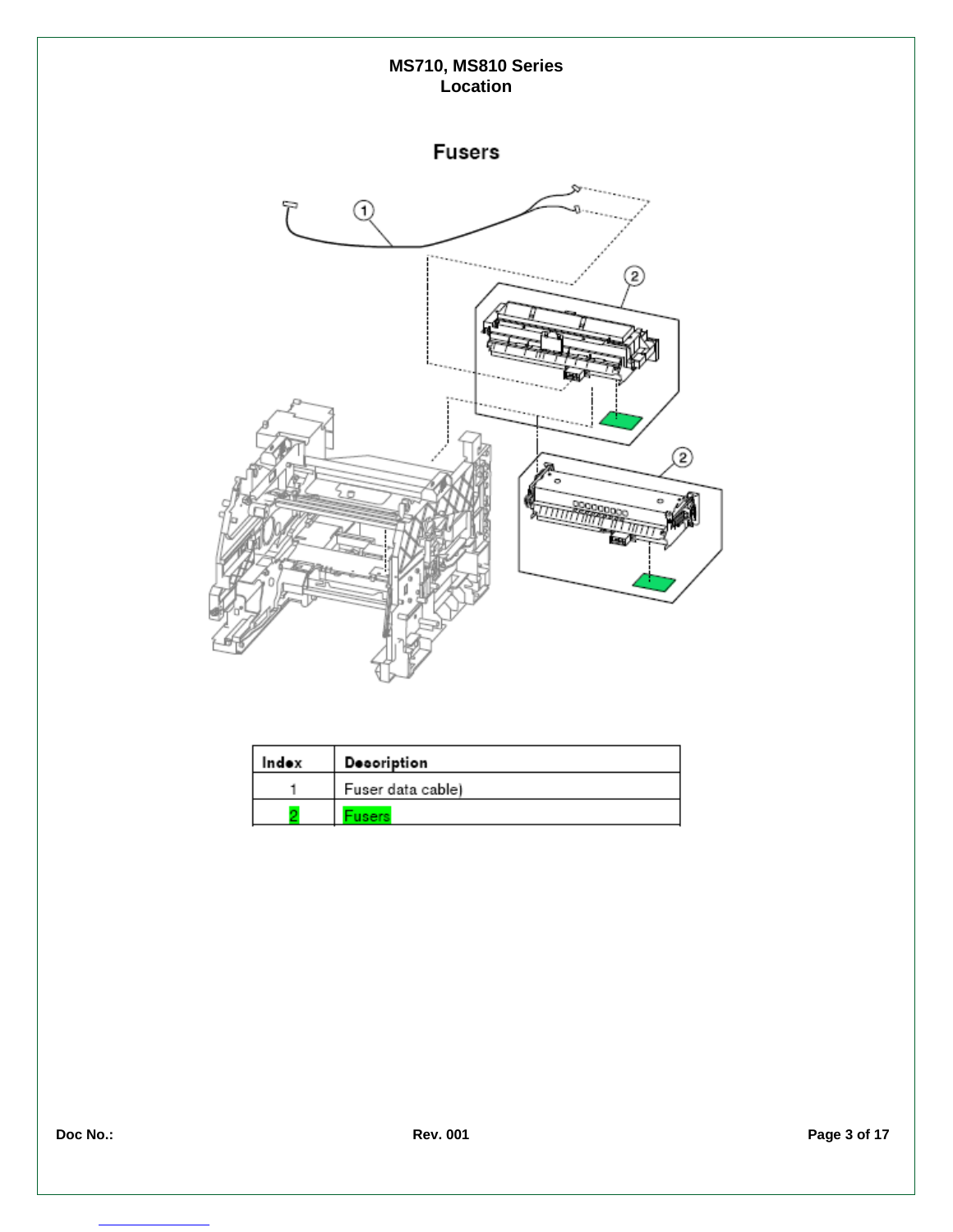Electronics



| Indox | Decoription                                                    |
|-------|----------------------------------------------------------------|
| 1     | <b>LVPS</b> (universal)                                        |
| 2     | Toner leve / imaging unit high voltage contact                 |
| 3     | Input sensor cable                                             |
| 4     | <b>HVPS</b>                                                    |
| 5     | Sensor (toner density) Includes shutter and<br>cable           |
| 6     | Transfer roller right arm                                      |
| 7     | HVPS/toner cartridge fan cable                                 |
| 8     | Transfer roller                                                |
| 9     | Transfer roller left arm with cable                            |
| 10    | Printhead access cover                                         |
| 11    | Sensor (input)                                                 |
| 12    | Sensor (control panel interlock) Includes<br>bracket and cable |
| 13    | Controller board (2.4" display printers only)                  |
| 13    | Controller board (4.3" tilting display printers<br>only).      |

| Indox | Decoription                                                                                    |
|-------|------------------------------------------------------------------------------------------------|
| 13    | Controller board (7" tilting display printers only)                                            |
| 14    | Controller board access shield                                                                 |
| 15    | Toner cartridge smart chip contact with cable                                                  |
| 16    | Option card cover plate                                                                        |
| 17    | Sensor (standard bin full) with output bin guide                                               |
| 18    | Imaging unit smart chip contact with cable                                                     |
| 19    | Printhead power cable                                                                          |
| 20    | Printhead video cable                                                                          |
| 21    | Laser printhead (quad diode) (belt fuser<br>printers only)Includes data and power cables       |
| 21    | Laser printhead (dual diode) (hot roller fuser<br>printers only)Includes data and power cables |
| 22    | Interrupt sensor                                                                               |
|       |                                                                                                |
|       |                                                                                                |
|       |                                                                                                |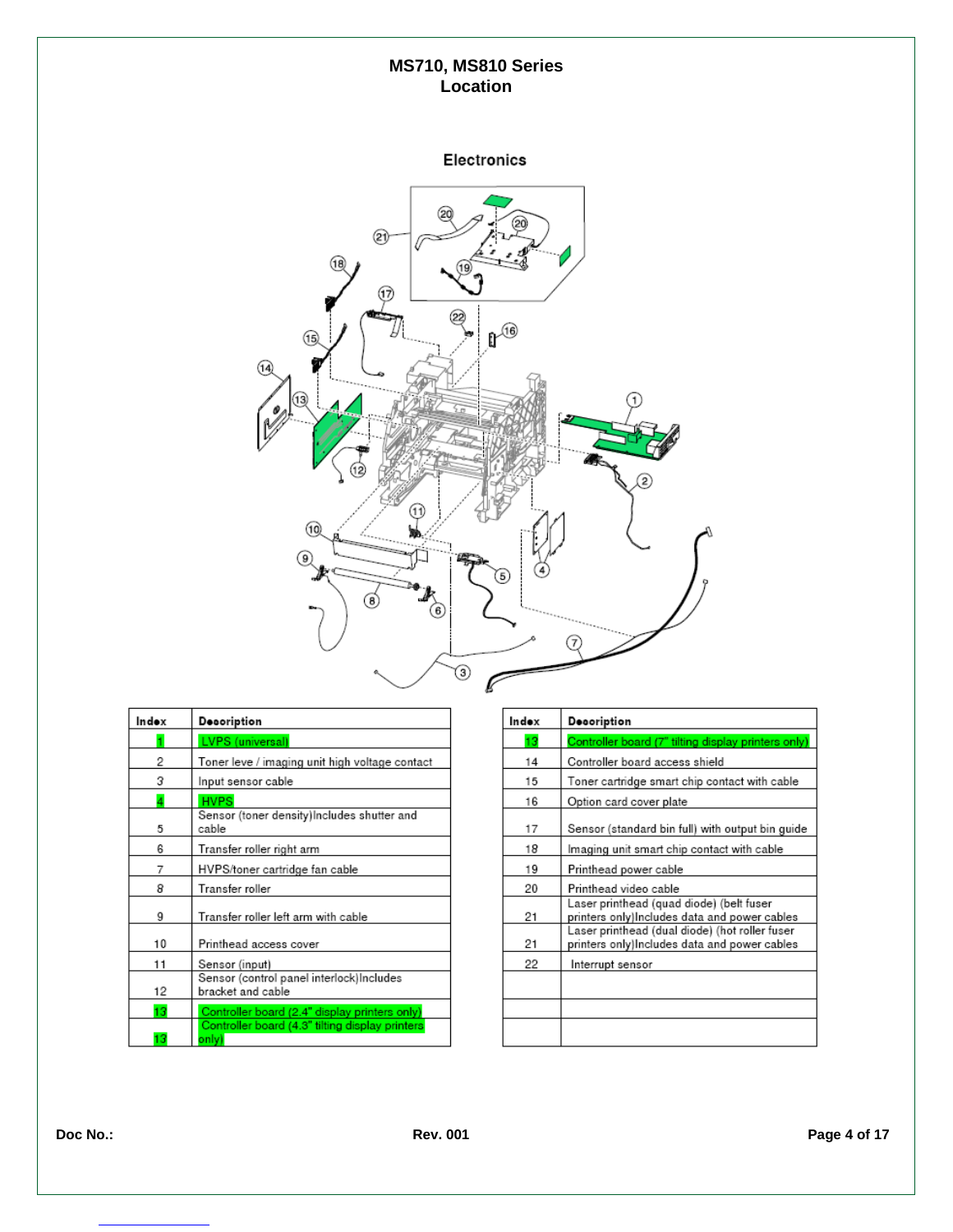

| Indox | Decoription                                            |
|-------|--------------------------------------------------------|
|       | Duplex motor with cable                                |
| 2     | Duplex cooling fan                                     |
| 3     | Cartridge cooling fan                                  |
| 4     | Toner add motor with cable                             |
| 5     | Fuser drive motor cable                                |
| 6     | Fuser drive motor (belt fuser printers only)           |
| 6     | Fuser drive motor (hot roll fuser printers only)       |
|       | Main drive motor                                       |
| 8     | Main motor cable                                       |
| 9     | Main cooling fan with cable                            |
| 10    | Upper redrive motor with cable                         |
| 11    | Fuser cooling fan (hot roll fuser printers only)       |
| 12    | Fuser cooling fan cable (hot roll fuser printers only) |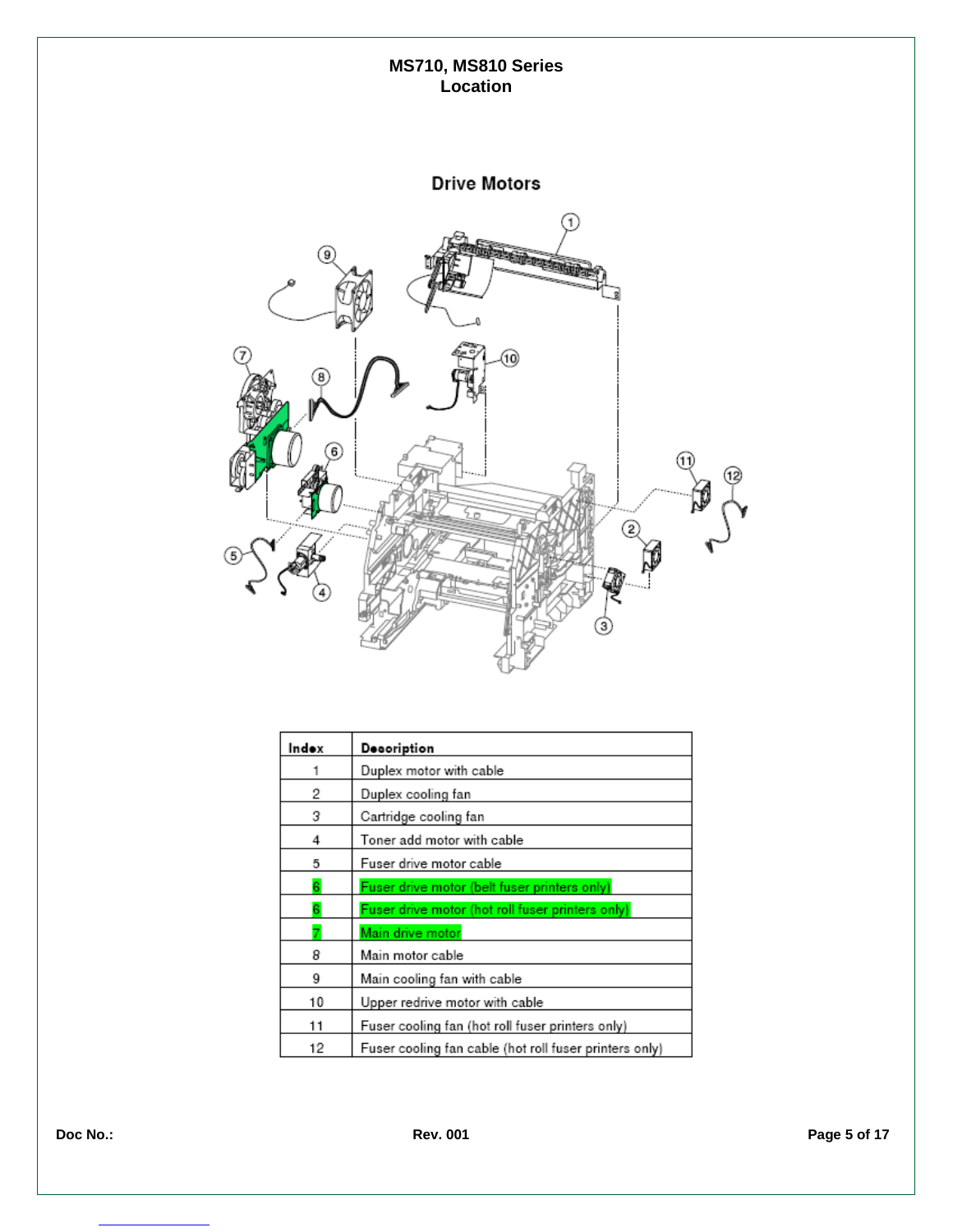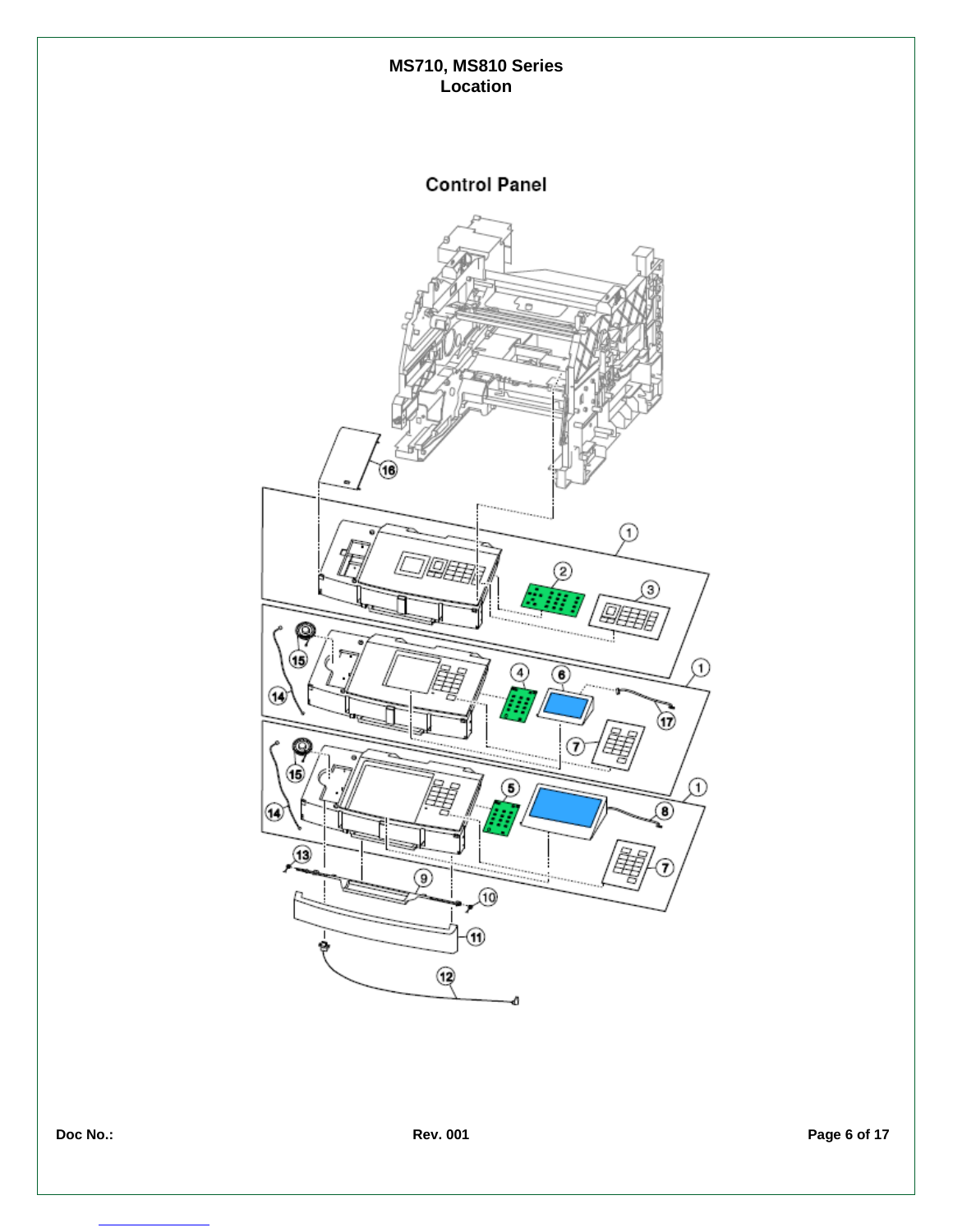| Indox          | <b>Decoription</b>                                               |
|----------------|------------------------------------------------------------------|
|                | 2.4" LCD control panel                                           |
| 1              | 4.3' touch screen control panel                                  |
| 1              | 7' touch screen control panel                                    |
| $\overline{2}$ | Control panel board (2.4" display only)                          |
| 3              | Control panel buttons (2.4" display only)                        |
| 4              | Control panel board (4.3" tilting display only)                  |
| 5              | Control panel board (7" tilting display only)                    |
| 6              | 4.3 tilting display                                              |
| 7              | Control panel buttons (4.3" and 7" tilting displays only)        |
| 8              | 7' tilting display                                               |
| 9              | Control panel latch                                              |
| 10             | Torsion spring                                                   |
| 11             | Control panel front cover                                        |
| 12             | USB cable                                                        |
| 13             | Torsion spring                                                   |
| 14             | Speaker cable                                                    |
| 15             | Control panel speaker                                            |
| 16             | Control panel left bezel                                         |
| 17             | Display to control panel board cable (4.3" tilting display only) |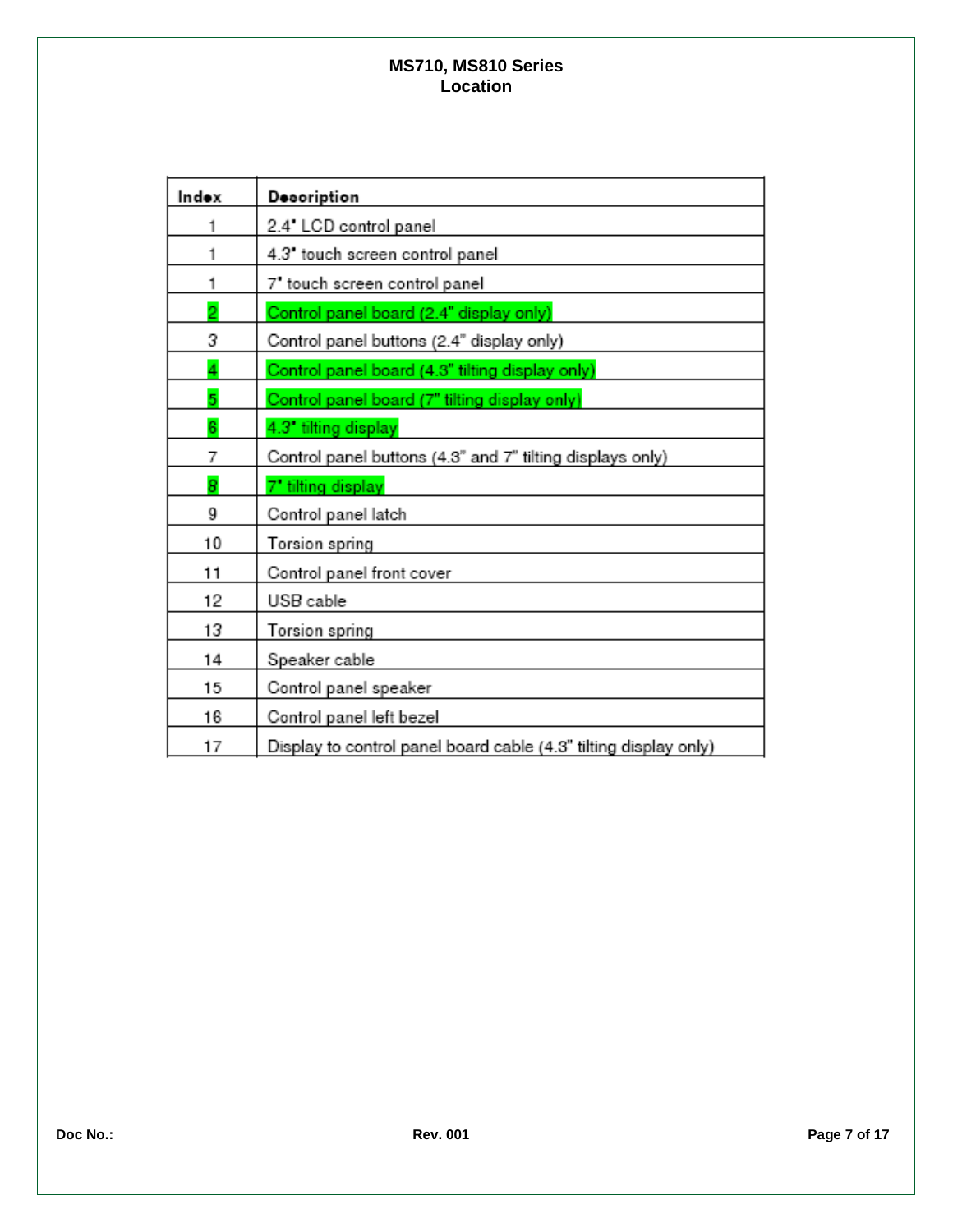# 250-sheet Tray Option



| Indox | Decoription                                 |
|-------|---------------------------------------------|
|       | 250-sheet tray option upper interface cable |
| 2     | Sensor (pass through)                       |
| з     | Sensor (pick)                               |
| 4     | Sensor (pick roller position)               |
| 5     | Pick roller                                 |
| 6     | 250-sheet tray option lower interface cable |
| 7     | Separation roller                           |
| 8     | 250-sheet tray front cover                  |
| 9     | Media size actuator                         |
| 10    | 250-sheet tray                              |
| 11    | 250-sheet tray option transport motor       |
| 12    | Media feeder                                |
| 13    | 250-sheet tray option controller PCBA       |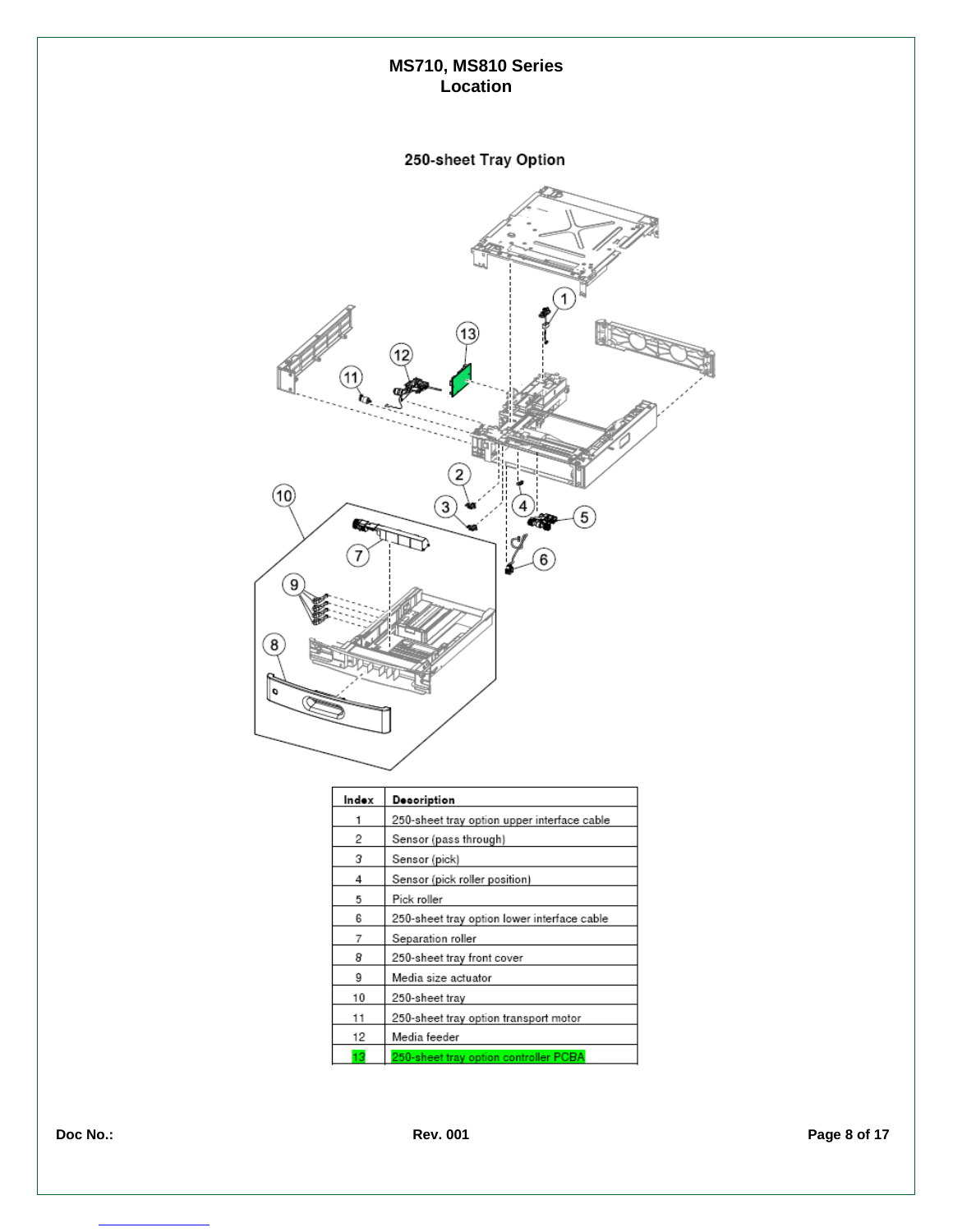# 550-sheet Tray Option



| Indox | Decoription                                 |
|-------|---------------------------------------------|
|       | 550-sheet tray option upper interface cable |
| 2     | Pick roller                                 |
| 3     | Sensor (pick roller position)               |
| 4     | Sensor (pick)                               |
| 5     | Sensor (pass through)                       |
| 6     | 550-sheet tray option lower interface cable |
| 7     | Separation roller                           |
| 8     | 550-sheet tray front cover                  |
| 9     | Media size actuator                         |
| 10    | 550-sheet tray                              |
| 11    | 550-sheet tray option transport motor       |
| 12    | Media feeder                                |
| 13    | 550-sheet tray option controller PCBA       |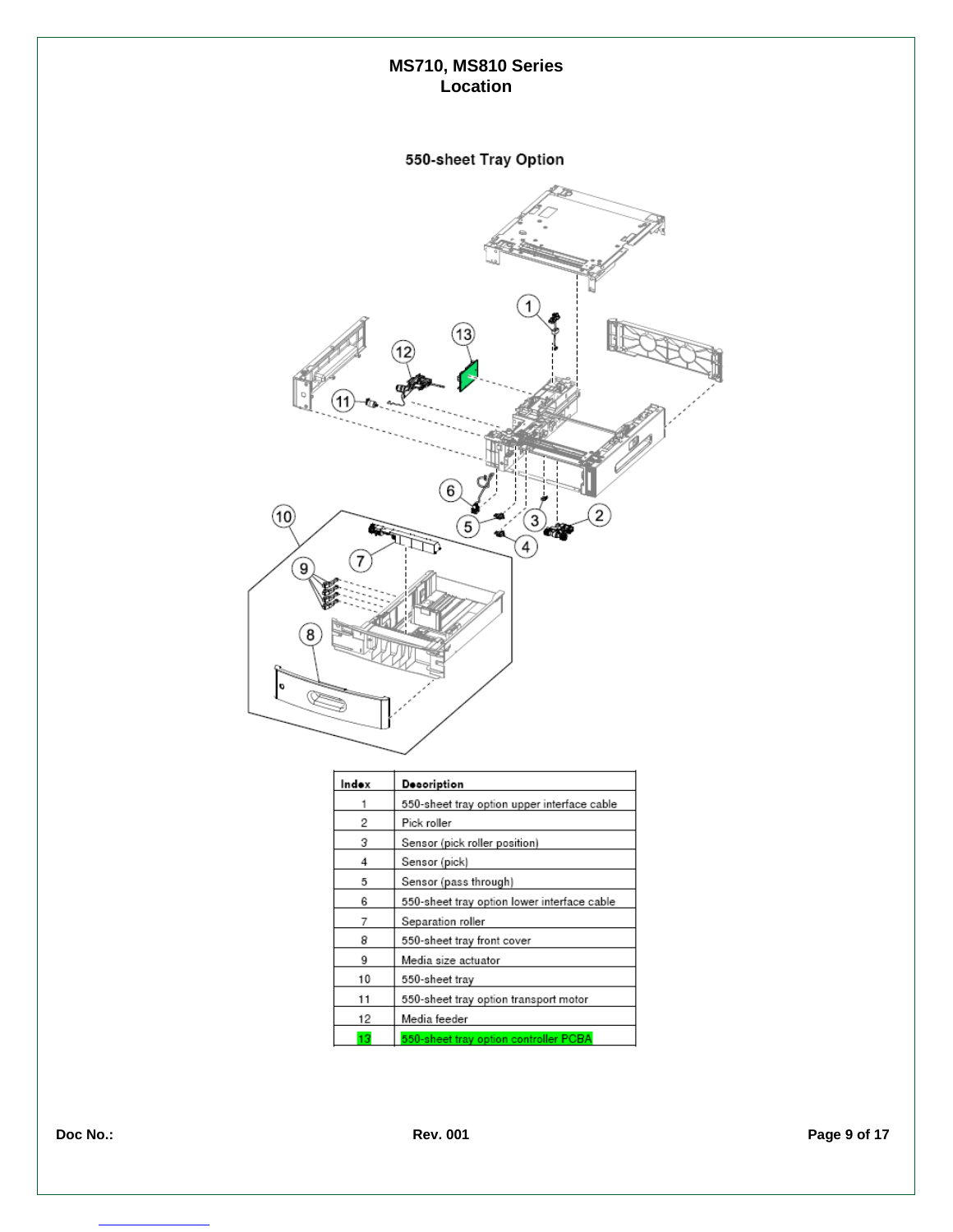# **High Capacity Input Tray Option**



| Indox | Desoription                        |
|-------|------------------------------------|
|       | Sensor (HCIT pick) with cable      |
| 2     | Sensor (HCIT media low) with flag  |
| 3     | HCIT option media feeder           |
| 4     | HCIT option interface cable        |
| 5     | <b>HCIT option controller PCBA</b> |
| 6     | HCIT option lift drive motor       |
| 7     | HCIT option right cover            |
| 8     | Sensor (HCIT pick roller position) |
| 9     | Pick roller                        |
| 10    | HCIT front cover                   |
| 11    | Separation roller                  |
| 12    | HCIT media guide                   |
| 13    | HCIT option left cover             |

**17**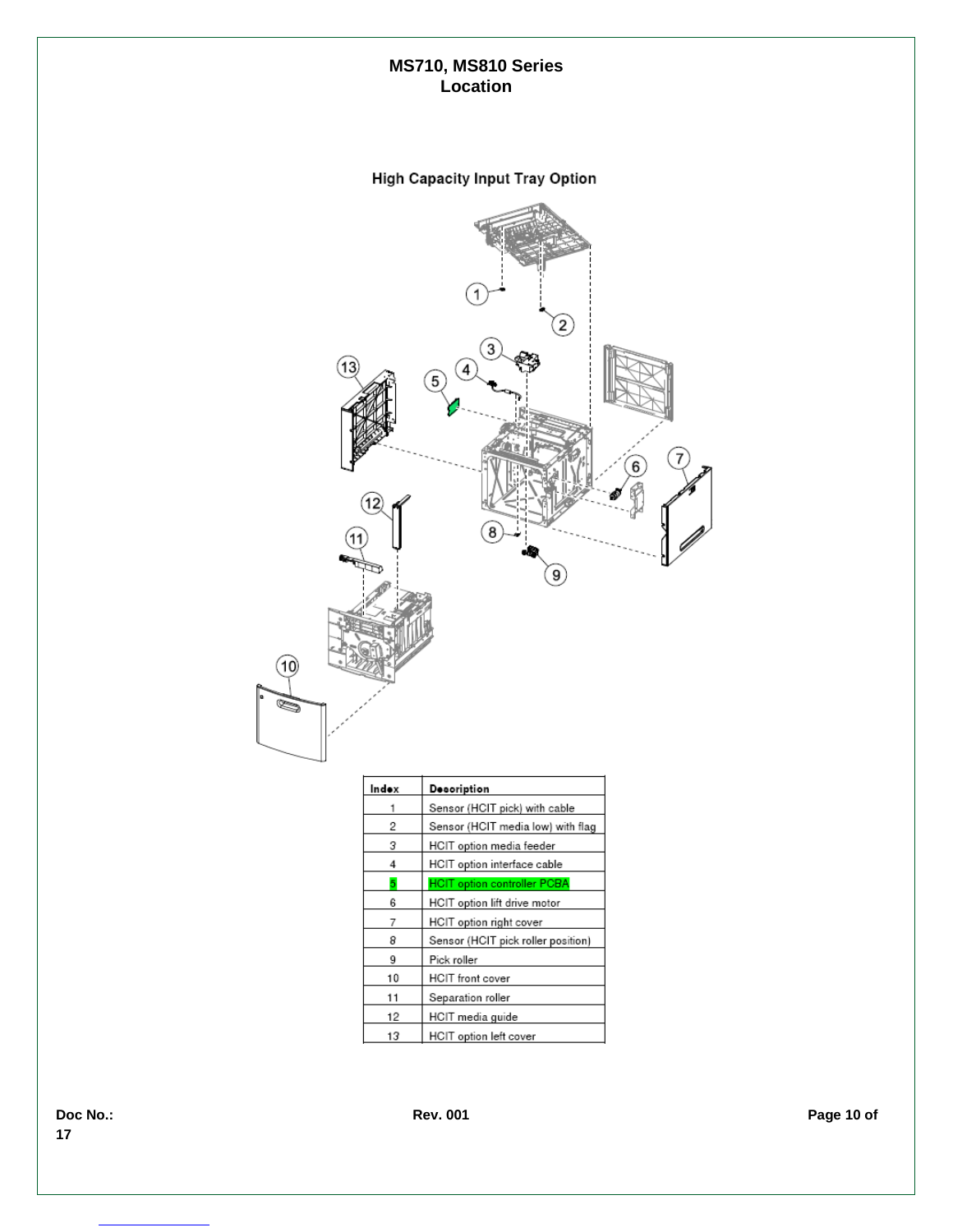

| In do x | Decoription                       |
|---------|-----------------------------------|
|         | Output expander rear door         |
| 2       | Output expander top cover         |
| з       | Output expander right cover       |
| 4       | Sensor (media bin full) with flag |
| 5       | Upper interface cable             |
| 6       | Lower interface cable             |
|         | Output expander controller PCBA   |
| 8       | Output expander left cover        |
| 9       | Spring with string                |
| ΝS      | Actuator flag (media bin full)    |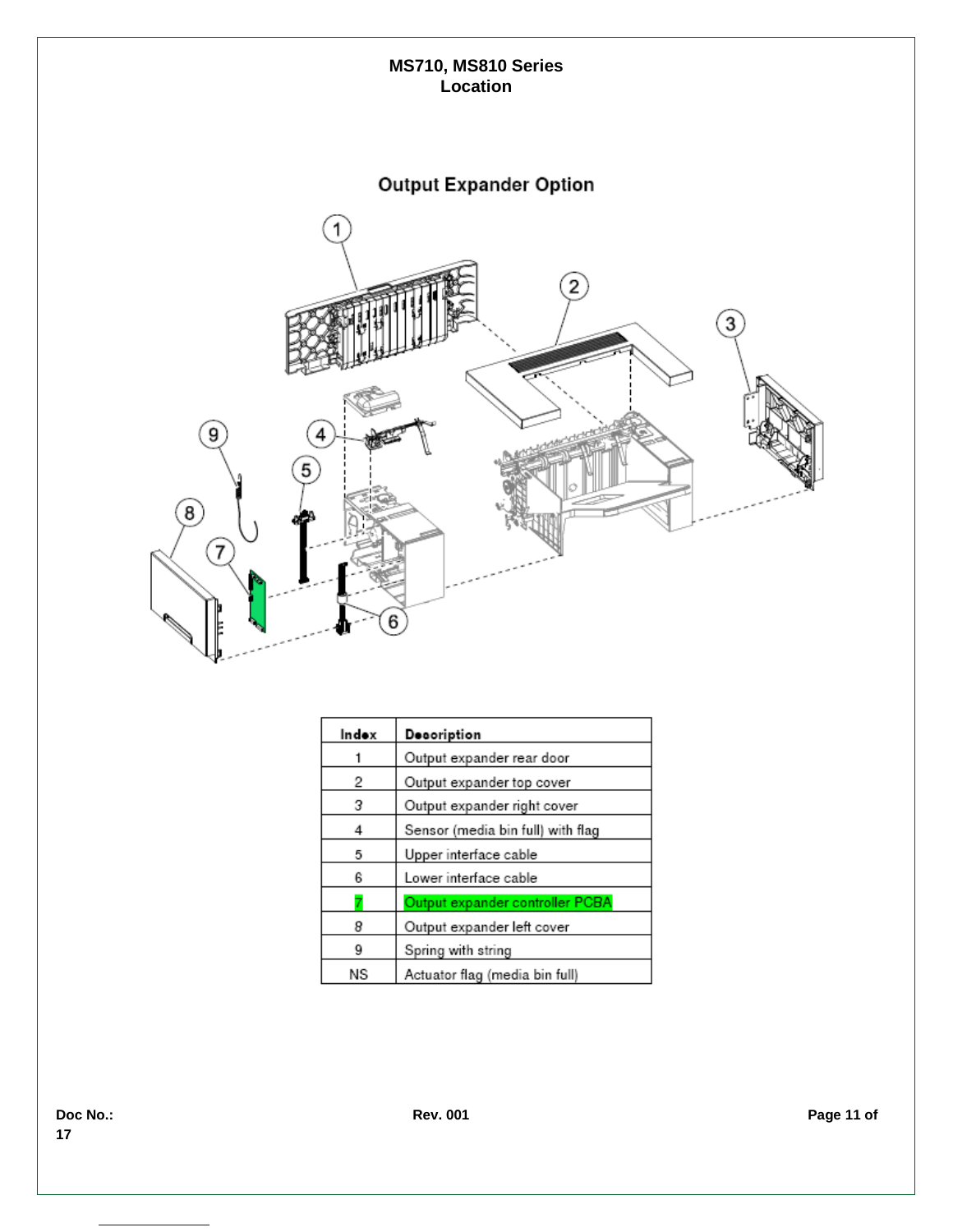

| Indox | Decoription                            |
|-------|----------------------------------------|
|       | HCOE rear door                         |
| 2     | HCOE top cover                         |
| 3     | HCOE right cover                       |
| 4     | Sensor (HCOE media bin full) with flag |
| 5     | HCOE lower interface cable             |
| 6     | HCOE upper interface cable             |
|       | <b>HCOE controller PCBA</b>            |
| 8     | HCOE left cover                        |
| ΝS    | Actuator flag (media bin full)         |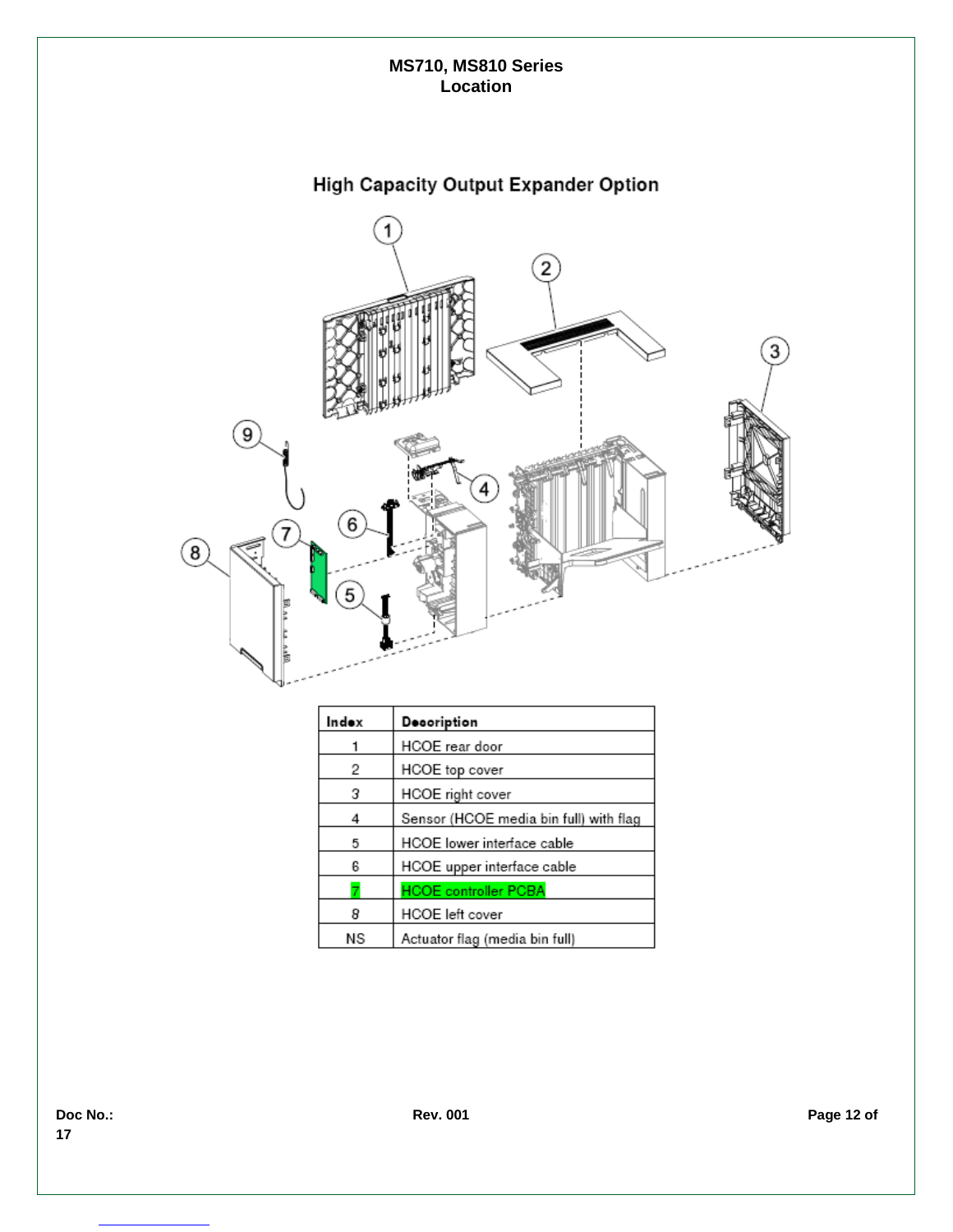

| Indox | Decoription                   |  |
|-------|-------------------------------|--|
|       | Stapler rear door             |  |
| 2     | Stapler top cover             |  |
| з     | Stapler paddle drive motor    |  |
|       | Sensor (bin full receive)     |  |
|       | Stapler lower interface cable |  |
|       | Stapler controller PCBA       |  |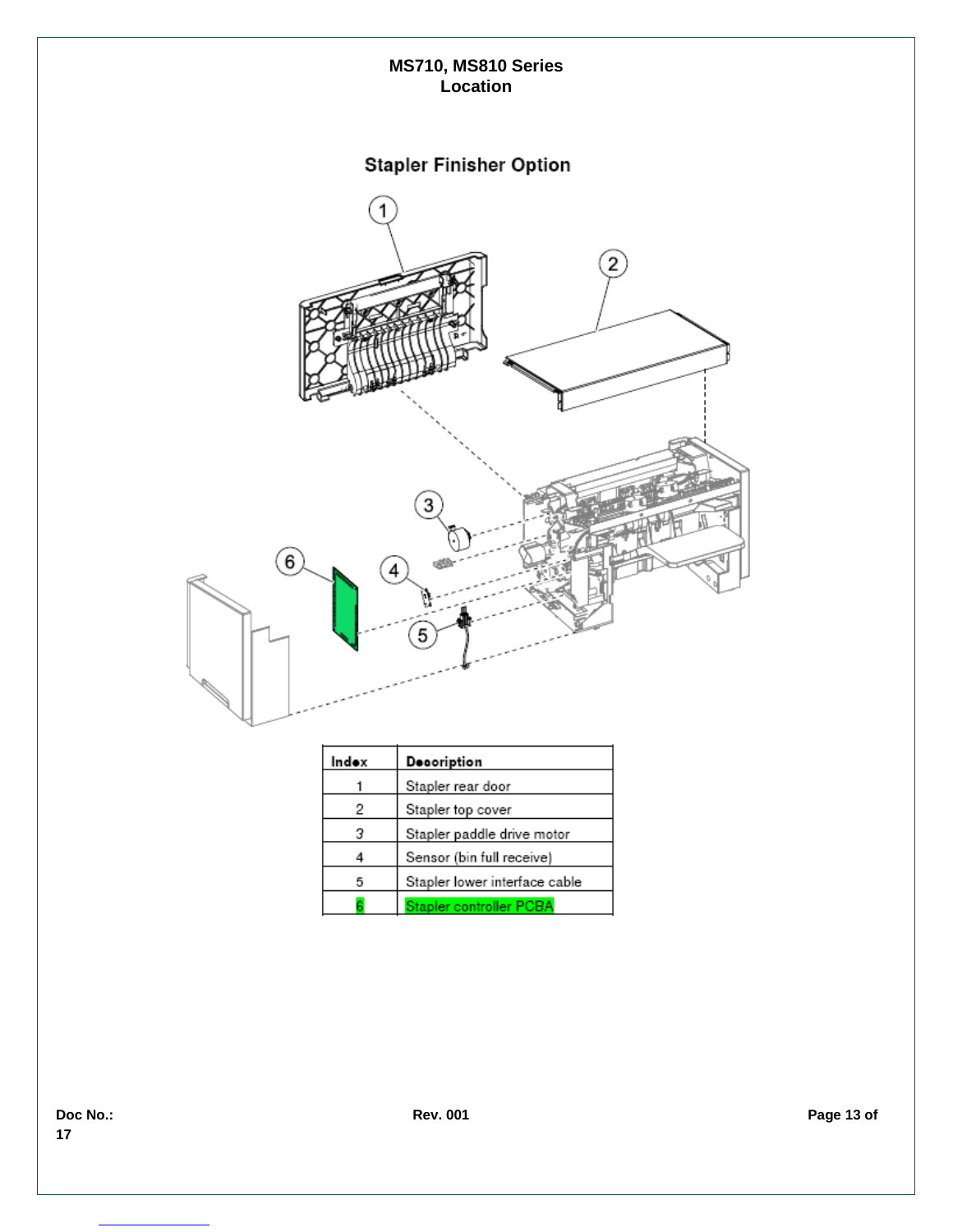

| Indox | Decoription                   |
|-------|-------------------------------|
|       | Sensor (bin full receive)     |
| 2     | Mailbox media bin full flag   |
| з     | Mailbox controller PCBA       |
| 4     | Mailbox left cover            |
| 5     | Mailbox divert motor          |
| 6     | Mailbox lower interface cable |
| 7     | Mailbox sensor (divert motor) |
| 8     | Mailbox spring with string    |
| 9     | Mailbox upper interface cable |
| 10    | Mailbox rear door             |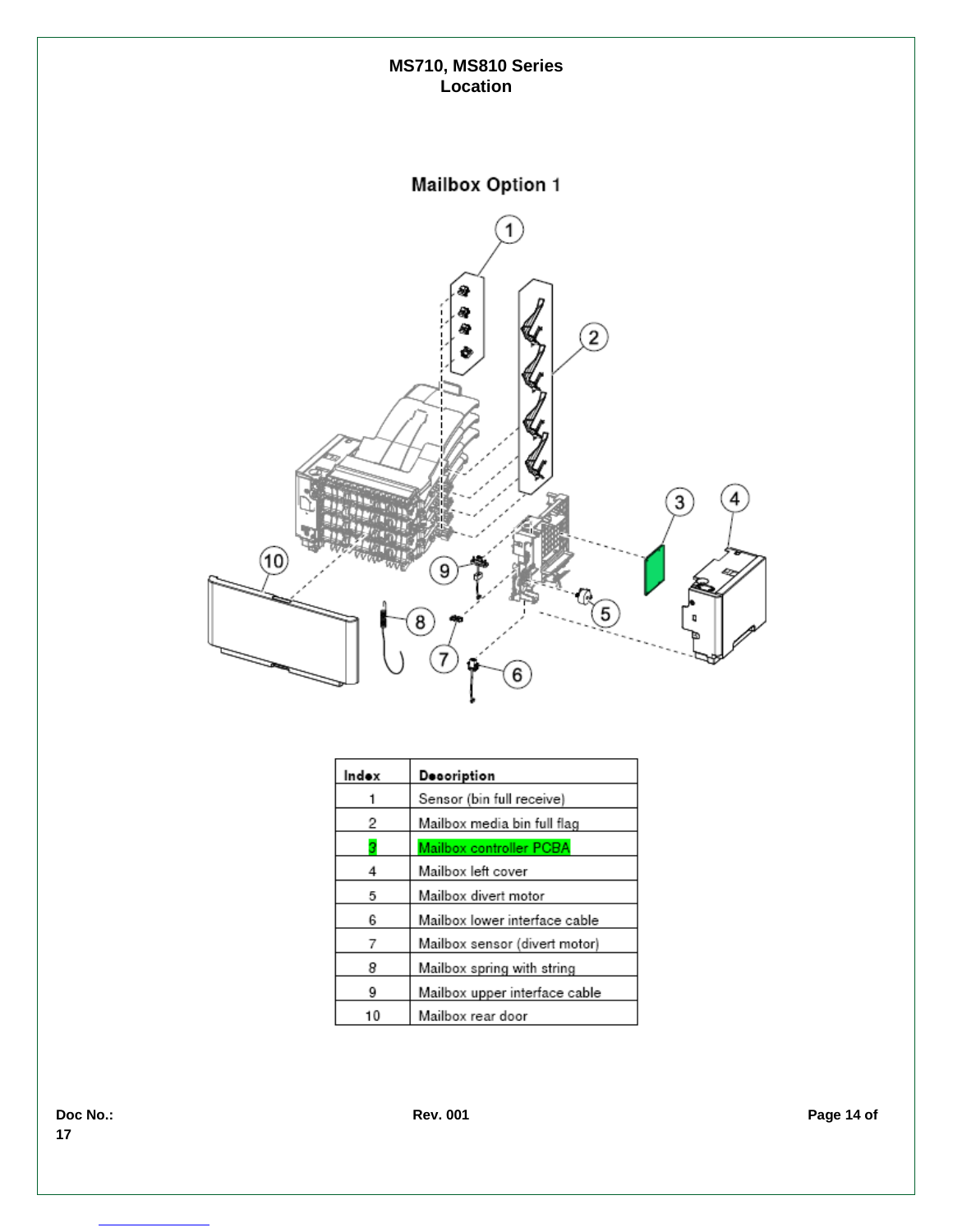

| Indox | Decoription                     |
|-------|---------------------------------|
|       | Mailbox output bin LED assembly |
|       | Mailbox belt                    |
| з     | Mailbox solenoid                |
|       | Mailbox right cover             |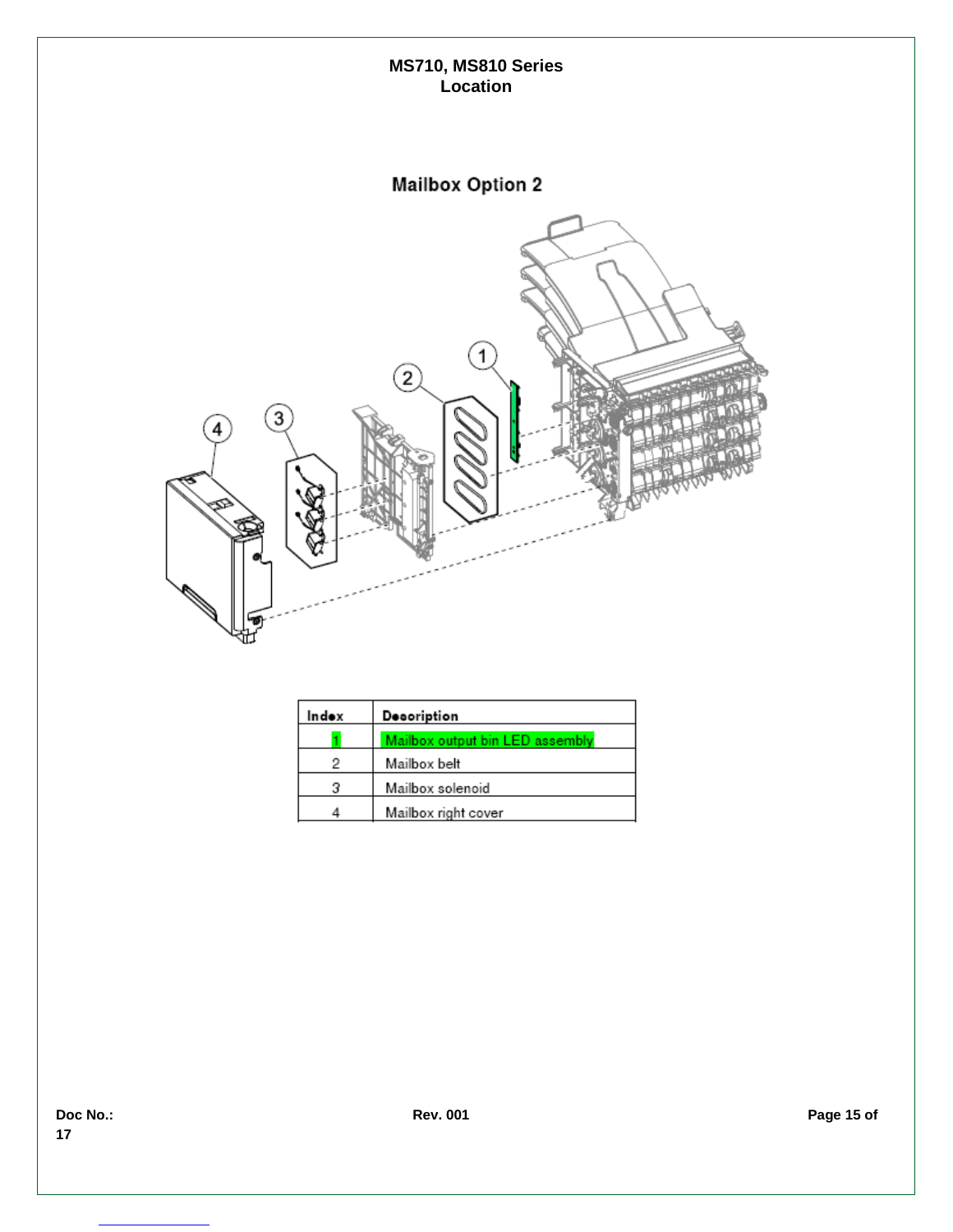#### **Sensors**